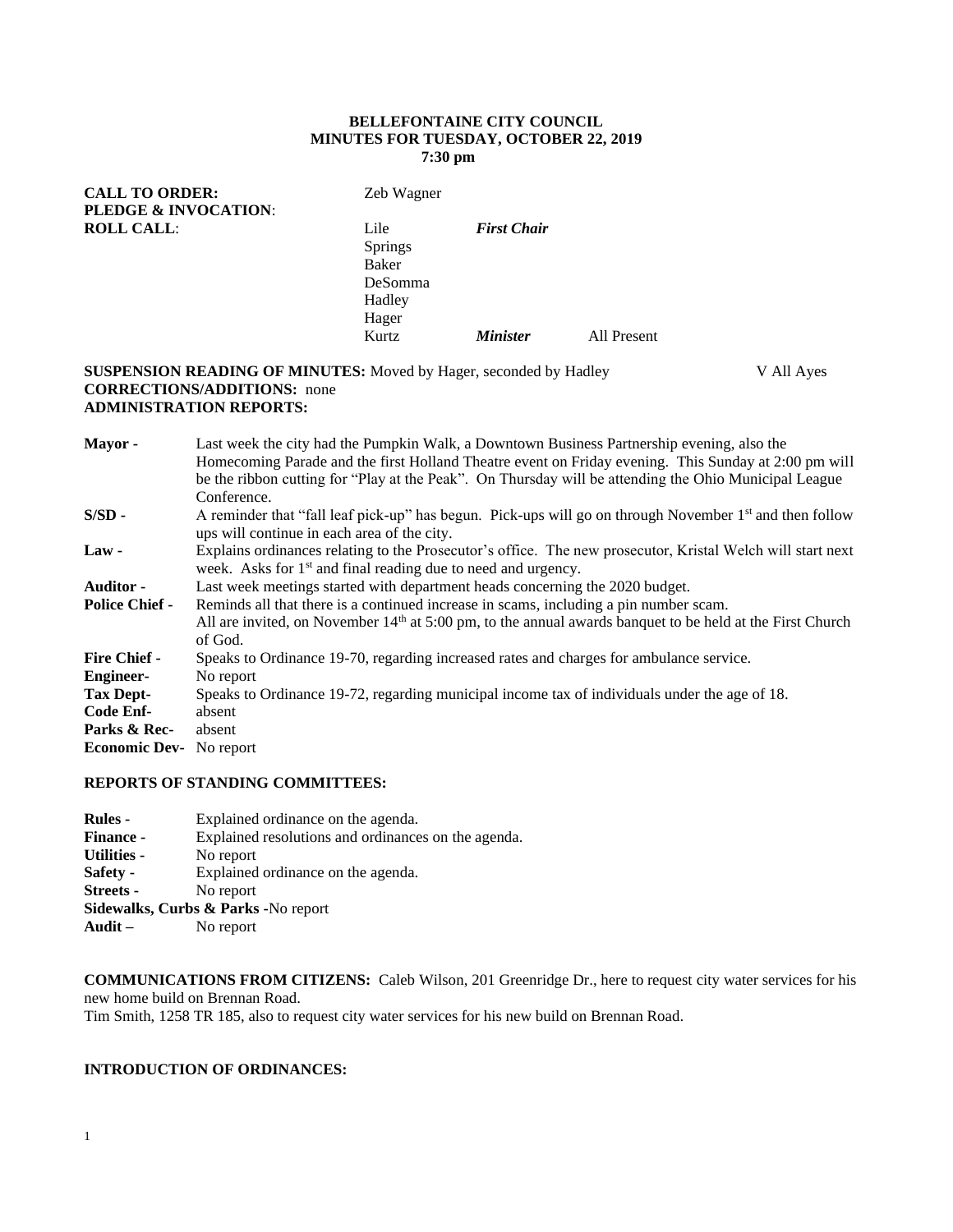## **1. ORDINANCES FOR 1ST READING**

| 19-65     | AN ORDINANCE AUTHORIZING AND CREATING A NEW VICTIM ASSISTANCE POSITION<br>A.<br>WITHIN THE BELLEFONTAINE MUNICIPAL PROSECUTOR'S OFFICE AND SETTING<br>COMPENSATION AND HOURS AND DECLARING AN EMERGENCY IN THE CITY OF                                                                               |                                                                          |                                                                                                                                                                                                 |                                        |  |
|-----------|------------------------------------------------------------------------------------------------------------------------------------------------------------------------------------------------------------------------------------------------------------------------------------------------------|--------------------------------------------------------------------------|-------------------------------------------------------------------------------------------------------------------------------------------------------------------------------------------------|----------------------------------------|--|
|           | BELLEFONTAINE, OHIO.                                                                                                                                                                                                                                                                                 |                                                                          |                                                                                                                                                                                                 | <b>FINANCE</b>                         |  |
|           | 3RR-<br>Passage-<br>Adoption-                                                                                                                                                                                                                                                                        |                                                                          | Moved by Baker, seconded by Springs<br>Moved by Baker, seconded by Springs<br>Moved by Baker, seconded by Springs                                                                               | V All Ayes<br>V All Ayes<br>V All Ayes |  |
| 19-66     | <b>B.</b><br>AN ORDINANCE AUTHORIZING AND DIRECTING THE SERVICE-SAFETY DIRECTOR TO<br>ADVERTISE FOR BIDS AND CONTRACT WITH THE SUCCESSFUL BIDDER TO PURCHASE<br>ONE (1) SLUDGE SPREADER TRUCK FOR USE BY THE WASTEWATER DEPARTMENT AND<br>DECLARING AN EMERGENCY IN THE CITY OF BELLEFONTAINE, OHIO. |                                                                          | <b>FINANCE</b>                                                                                                                                                                                  |                                        |  |
|           | 3RR-<br>Passage-<br>Adoption-                                                                                                                                                                                                                                                                        |                                                                          | Moved by Baker, seconded by Springs                                                                                                                                                             | V All Ayes                             |  |
| R19-67 C. |                                                                                                                                                                                                                                                                                                      |                                                                          | A RESOLUTION APPROVING THE INVESTMENTS AND EXPENDITURES FROM THE DR. EARL<br>SLOAN ENDOWMENT FUND FOR 2019 AND RETURN OF UNUSED GRANTS.                                                         | <b>FINANCE</b>                         |  |
|           | Adoption-                                                                                                                                                                                                                                                                                            |                                                                          | Moved by Baker, seconded by Springs                                                                                                                                                             | V All Ayes                             |  |
| 19-68     | D.                                                                                                                                                                                                                                                                                                   |                                                                          | AN ORDINANCE AUTHORIZING THE HIRING OF A BELLEFONTAINE MUNICIPAL COURT<br>PROSECUTOR FOR CROSS-TRAINING PURPOSES AND DECLARING AN EMERGENCY IN THE<br>CITY OF BELLEFONTAINE, OHIO.              | <b>FINANCE</b>                         |  |
|           | 3RR-<br>Passage-<br>Adoption-                                                                                                                                                                                                                                                                        |                                                                          | Moved by Baker, seconded by Springs<br>Moved by Baker, seconded by Springs<br>Moved by Baker, seconded by Springs                                                                               | V All Ayes<br>V All Ayes<br>V All Ayes |  |
| R19-69 E. |                                                                                                                                                                                                                                                                                                      |                                                                          | A RESOLUTION ESTABLISHING NEW REVENUE AND EXPENSE ACCOUNTS WITHIN THE<br>GENERAL FUND (101), POLICE DONATIONS FUND (252), WATER DEPARTMENT FUND (605)<br>AND WASTE WATER DEPARTMENT FUND (610). | <b>FINANCE</b>                         |  |
|           | Adoption-                                                                                                                                                                                                                                                                                            |                                                                          | Moved by Baker, seconded by Springs                                                                                                                                                             | V All Ayes                             |  |
| 19-70     | F.<br>AN ORDINANCE AMENDING SECTION 955.04 OF THE CODIFIED ORDINANCES OF THE CITY<br>OF BELLEFONTAINE, OHIO, REGARDING RATES AND CHARGES FOR AMBULANCE SERVICE<br>BY THE CITY OF BELLEFONTAINE FIRE DEPARTMENT AND DECLARING AN EMERGENCY<br>IN SAID CITY.<br><b>SAFETY</b>                          |                                                                          |                                                                                                                                                                                                 |                                        |  |
|           | 3RR-<br>Passage-<br>Adoption-                                                                                                                                                                                                                                                                        |                                                                          | Moved by DeSomma, seconded by Hadley                                                                                                                                                            | V All Ayes                             |  |
| R19-71 G. |                                                                                                                                                                                                                                                                                                      |                                                                          | A RESOLUTION AUTHORIZING THE MAYOR AND/OR SERVICE-SAFETY DIRECTOR TO<br>MAKE APPLICATION TO THE OHIO DEPARTMENT OF TRANSPORTATION, DIVISION OF<br>AVIATION, FOR OHIO AIRPORT GRANT PROJECTS.    | <b>FINANCE</b>                         |  |
|           | Adoption-                                                                                                                                                                                                                                                                                            |                                                                          | Moved by Baker, seconded by Springs                                                                                                                                                             | V All Ayes                             |  |
| 19-72     | Η.                                                                                                                                                                                                                                                                                                   | AN ORDINANCE AMENDING CHAPTER 192 OF THE CODIFIED ORDINANCES OF THE CITY |                                                                                                                                                                                                 |                                        |  |